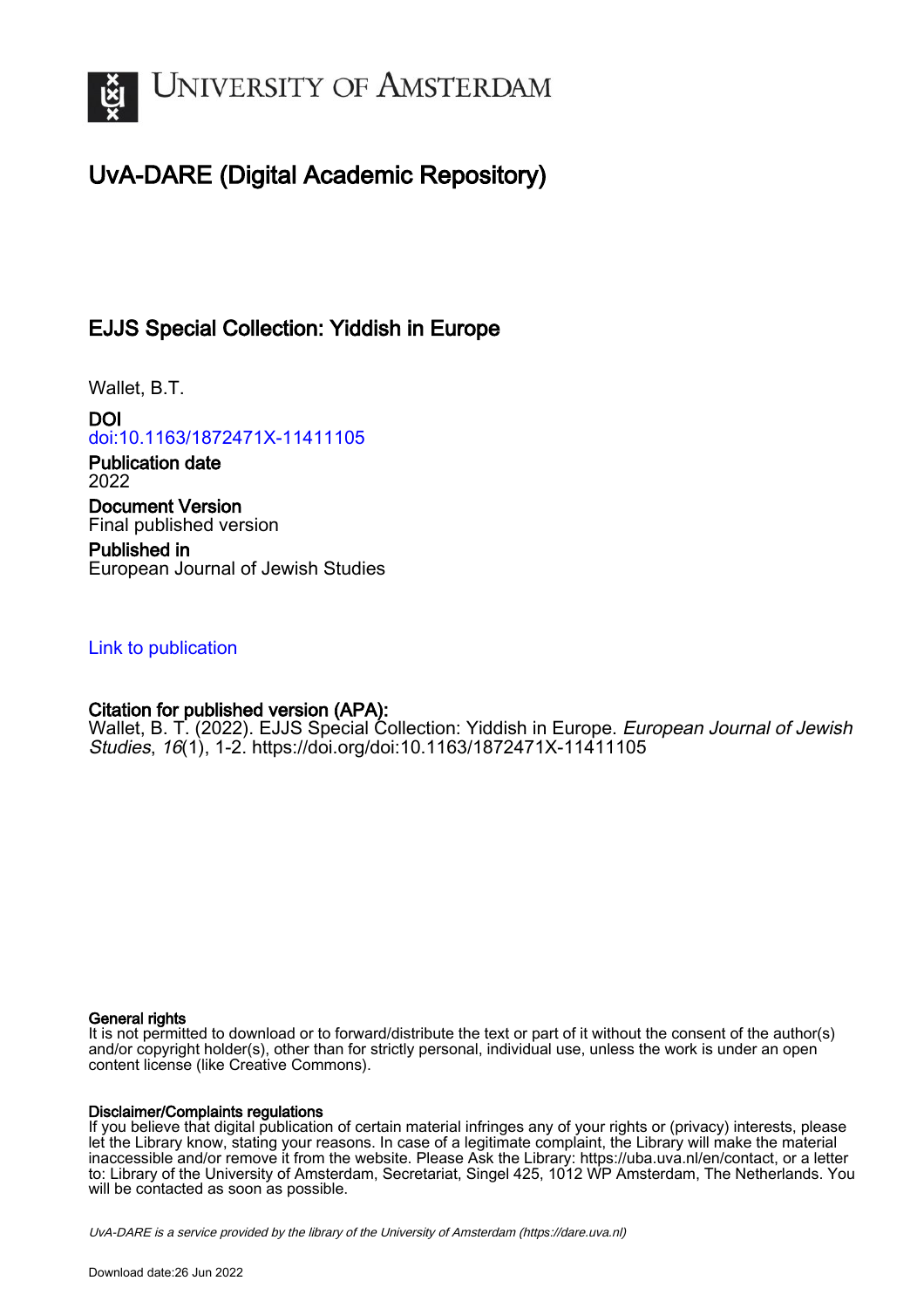

## *EJJS* **Special Collection: Yiddish in Europe**

- Neuberg, Simon. "The First Yiddish Book Printed in Amsterdam: *Śefer Mismor Lethode.*" *EJJS* 4(1) (2010): 7-21. DOI: [10.1163/187247110X521137](https://doi.org/10.1163/187247110X521137). [https://brill](https://brill.com/view/journals/ejjs/4/1/article-p7_3.xml) [.com/view/journals/ejjs/4/1/article-p7\\_3.xml](https://brill.com/view/journals/ejjs/4/1/article-p7_3.xml).
- Schäfer, Lea. "On the Frontier between Eastern and Western Yiddish: Sources from Burgenland." *EJJS* 11(2) (2017): 130-147. DOI: [10.1163/1872471X-11121090](https://doi.org/10.1163/1872471X-11121090). [https://brill.com/view/journals/ejjs/11/2/article-p130\\_130.xml](https://brill.com/view/journals/ejjs/11/2/article-p130_130.xml).
- Cohen, Nathan. "The Love Story of Esterke and Kazimierz, King of Poland— New Perspectives." *EJJS* 9(2) (2015): 176–209. DOI: [10.1163/1872471X-12341280](https://doi.org/10.1163/1872471X-12341280). [https://brill.com/view/journals/ejjs/9/2/article-p176\\_5.xml.](https://brill.com/view/journals/ejjs/9/2/article-p176_5.xml)
- Stromberg, David. "'Your Papers for a Tourist Visa': A Literary-Biographical Consideration of Isaac Bashevis Singer in Warsaw, 1923–1935." *EJJS* 15(2)  $(2021): 256-284.$  DOI: [10.1163/1872471X-bja10007.](https://doi.org/10.1163/1872471X-bja10007) [https://brill.com/view/](https://brill.com/view/journals/ejjs/15/2/article-p256_4.xml) [journals/ejjs/15/2/article-p256\\_4.xml](https://brill.com/view/journals/ejjs/15/2/article-p256_4.xml).
- Gal-Ed, Efrat. "Between Jesus and the Besht." *EJJS* 4(1) (2010): 115-136. DOI: [10.1163/187247110X521245](https://doi.org/10.1163/187247110X521245). [https://brill.com/view/journals/ejjs/4/1/article-p115](https://brill.com/view/journals/ejjs/4/1/article-p115_7.xml) [\\_7.xml](https://brill.com/view/journals/ejjs/4/1/article-p115_7.xml).
- Frankel, Hazel. "Stones in the Landscape: Memory and Postmemory in the Yiddish Poems of David Fram." *EJJS* 11(2) (2017): 148-173. DOI: [10.1163/1872471X](https://doi.org/10.1163/1872471X-11121029) [-11121029.](https://doi.org/10.1163/1872471X-11121029) [https://brill.com/view/journals/ejjs/11/2/article-p148\\_148.xml](https://brill.com/view/journals/ejjs/11/2/article-p148_148.xml).

#### **Introduction**

Yiddish is one of the European languages of a truly transnational nature, historically connecting diasporic Ashkenazi communities. The study of Yiddish, the language, culture, and heritage, therefore, is key to European Jewish Studies. Throughout the years, Yiddish has been one of the strong foci of the *European Journal of Jewish Studies* (*EJJS*), and therefore, we have chosen this representative selection of articles on Yiddish to be our first special collection of past *EJJS* articles, which, thanks to the generosity of our publisher, we are happy to make freely available for a limited period online. This collection will be available online for three months, starting with February 15, 2022.

The next special collection, on Jewish folklore and folk culture, will be posted in the autumn of 2022, and we hope to continue with many more such